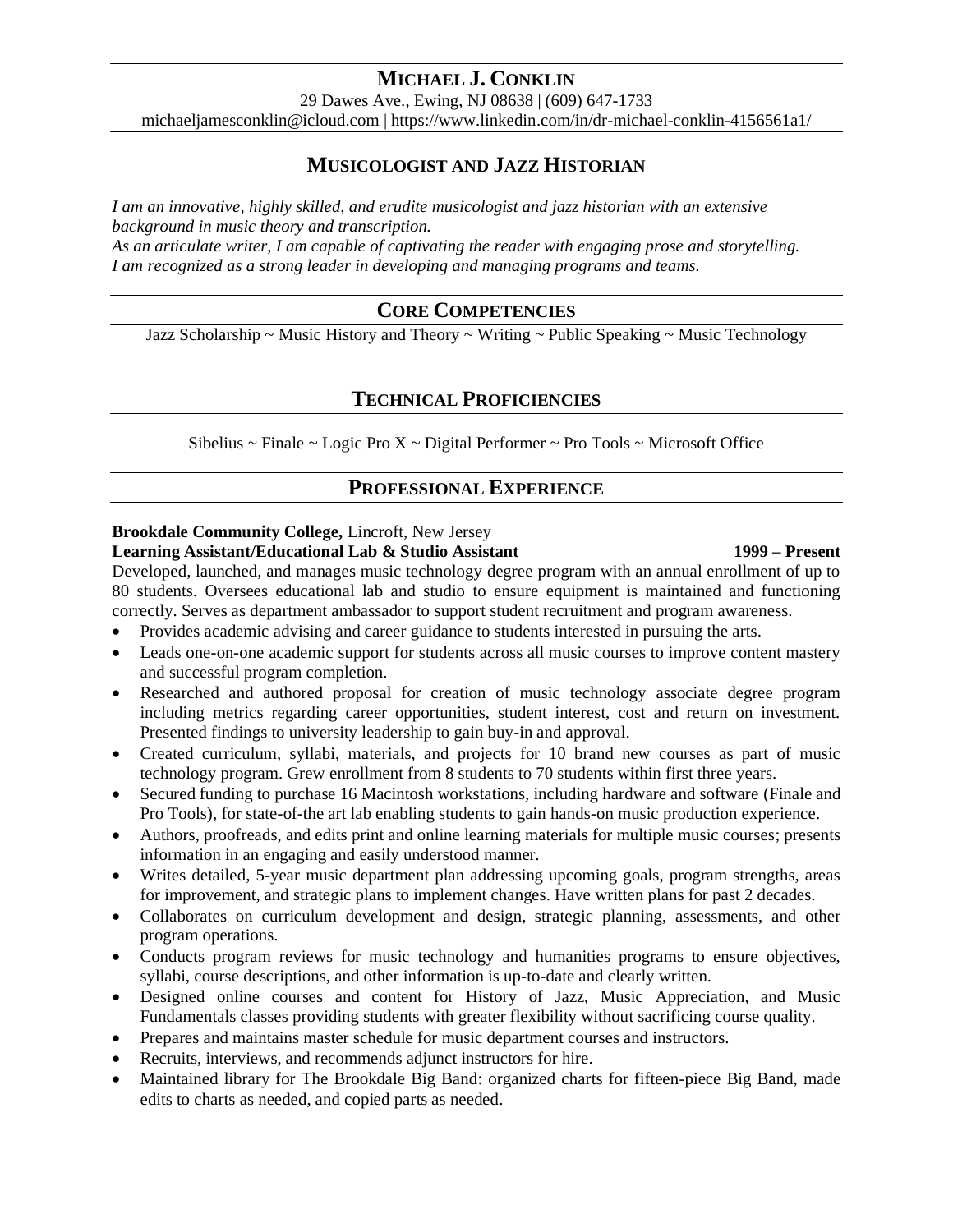#### **Adjunct Instructor of Music 1999 – Present**

Teaches History of Jazz, Music Appreciation, American Popular Music, Music Theory, and Music Technology classes by creating inspiring lectures and activities. Supports students in deepening their understanding and appreciation for diverse music styles and music production.

- Converted traditional classes to online models to maintain effective learning environment following campus closure due to coronavirus.
- Records and produces weekly podcasts for students to supplement in-class lectures and provide additional information, explanations, and examples.

### **The College of New Jersey,** Ewing Township, New Jersey

**Adjunct Instructor of Music & African American Studies 2004 – Present** Develops lessons and materials and teaches Exploring Concert Music, Jazz History, and Studies in Black Music courses. Serves as subject matter expert for jazz history and related topics.

#### **Rider University,** Lawrenceville, New Jersey

#### **Adjunct Assistant Professor of Music 2017 – Present**

Prepares course content, lectures, and learning support materials to teach Jazz History course.

## **PROFESSIONAL AFFILIATIONS & AWARDS**

- **Recipient of the 2019 Monroe Berger-Benny Carter-Ed Berger Jazz Fellowship,** The Institute of Jazz Studies, Rutgers University
- **Recipient of The William Randolph Hearst Scholarship, Drew University, 2014 2018**
- **The National Endowment for the Humanities & The New Jersey Council for the Humanities,**  Public Scholar, 2015 – Present
- **Alpha Sigma Lambda,** Member, Rutgers University
- **American Historical Association,** Member
- **American Musicological Society,** Member
- **International Society for Jazz Research,** Member
- **Mid-Atlantic Popular and American Culture Association,** Member
- **Society for American Music,** Member
- **International Association for the Study of Popular Music,** Member

## **EDUCATION**

#### **Doctor of Letters, Fine Arts, and Media Studies – Jazz History and American Cultural Studies Concentration**

Drew University, Madison, New Jersey

Dissertation: *Hear Me Talkin' to Ya: Jazz as Social Commentary in Harlem of the 1920s*

#### **Master of Arts in Jazz History and Research**

Rutgers University, Newark, New Jersey Thesis: *The Poet and the Priest: An Analytical Examination of the Divergent Piano Styles of Bill Evans and Thelonious Monk*

### **Bachelor of Arts in Music**

Rutgers University, Newark, New Jersey

#### **Bachelor of Arts in Psychology**

Rowan University, Glassboro, New Jersey